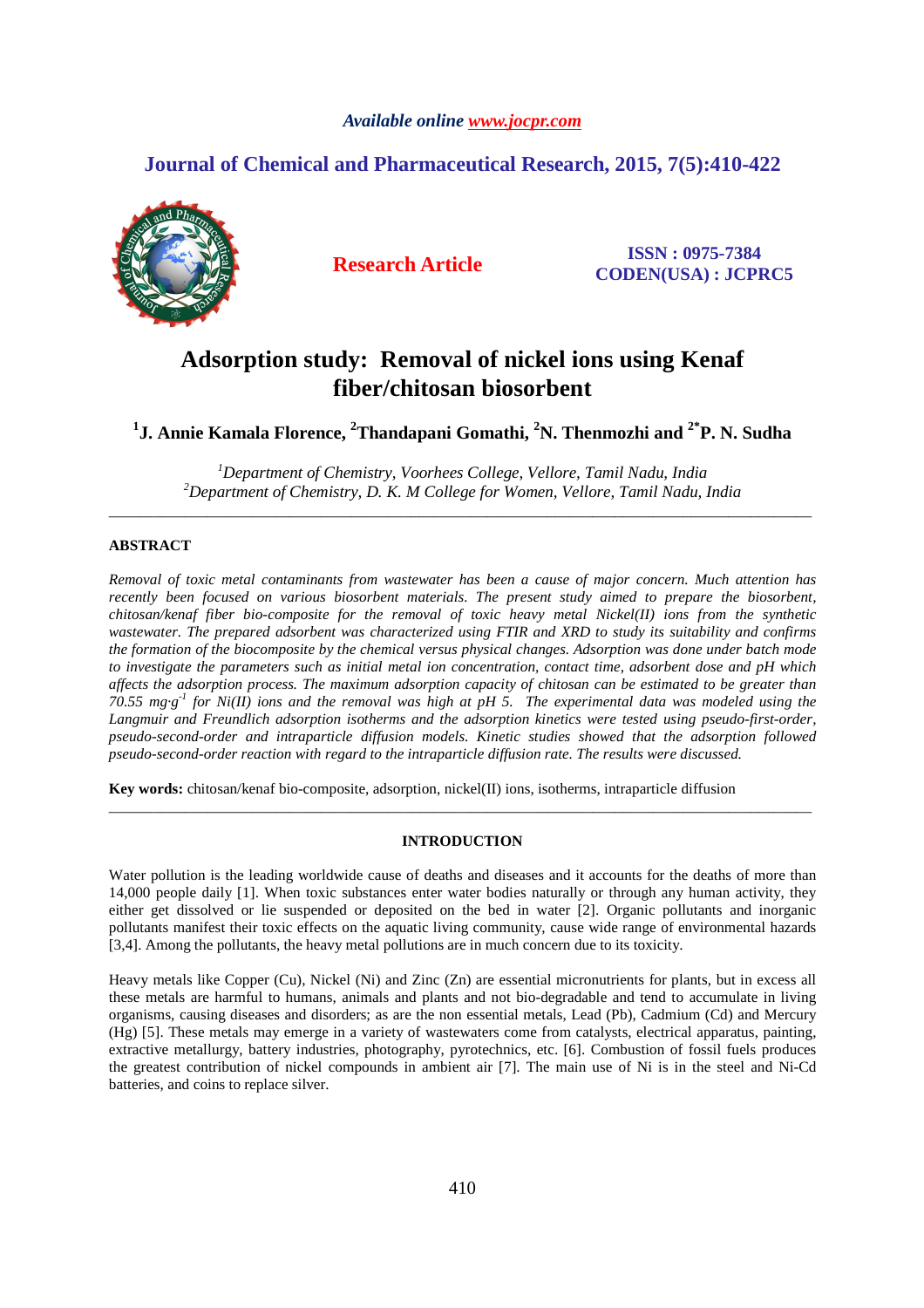The accumulation of nickel in the body can lead to lung fibrosis, cardio vascular, kidney diseases and nickel's carcinogenic activity [8]. Nickel allergy in the form of contact dermatitis is the most common and well-known reaction. In the present investigation the toxicities due to Nickel were reviewed and efforts were made to remove them from water.

*\_\_\_\_\_\_\_\_\_\_\_\_\_\_\_\_\_\_\_\_\_\_\_\_\_\_\_\_\_\_\_\_\_\_\_\_\_\_\_\_\_\_\_\_\_\_\_\_\_\_\_\_\_\_\_\_\_\_\_\_\_\_\_\_\_\_\_\_\_\_\_\_\_\_\_\_\_\_*

Common removal technologies of heavy metals are membrane separation, ion exchange, electrodeposition, and chemical precipitation proved to be costly and ineffective, with sludge disposal problems [9], biological treatments, membrane processes [10], advanced oxidation processes and adsorption procedures [11,12], which are the most widely used technologies.

Among them, adsorption effectively removes contaminants in wastewater with high solute loadings and even at dilute concentrations (<100 mg/L). Natural adsorbents for plant and animal waste like peat, banana pith, rice hull, chitosan, waste wool, nut wastes, tree barks, modified cotton and saw dust etc. prove to be economical and effective in removing a variety of contaminants [13,14]. The natural affinity of biological compounds for metallic elements could contribute to the purification of metal loaded wastewater. Thus the biopolymer chitosan was selected in this study to prepare a novel biosorbent by mixing with kenaf fiber for the removal the toxic metal nickel.

Chitosan is composed of both glucosamine and acetylglucosamine units and produced by the alkaline deacetylation of chitin carrying positive charge which is biocompatible and biodegradable are of commercial interest because of their high nitrogen content (6.89%) and their excellent properties as non-toxicity and adsorptive abilities [15-17]. Chitosan is a hydrophilic, natural cationic polymer and an effective ion exchanger, with large number of amino groups responsible for high adsorption property of chitosan [18] and chemically functionalizable. This special structure makes it exhibit chelation with various metal ions pointed out that chitosan combines with metal ions by three forms; Ion exchange, sorption and chelation.

Chitosan and its products are used to remove all kinds of dyes and the adsorption of metal cations such as Pb, Cd, Cu, Ni and oxyanions as well as complex metal ions by chitin and chitosan were investigated [19,20]. Chitosan polyvinyl chloride beads (PVC beads), for the removal of Cu(II) and Ni(II) ion from aqueous medium through adsorption studied by Srinivasa Popuri et al., [9].

Bio-composites are defined as composite materials that combine natural fibers such as sisal, jute, hemp, and kenaf with either biodegradable or non-biodegradable polymers [21]. Natural fibers have many advantages include biodegradability, hygroscopic, low density, high toughness, acceptable specific strength, reduced dermal and respiratory irritation, low cost, and less use on non renewable resources [22,23]. Kenaf is one of the least expensive natural fibers and, known to have the potential as a reinforcing fiber in thermoplastic composites, because of its superior toughness and high aspect ratio in comparison to other fibers [24]. The main constituent of any plant fiber is cellulose the natural homopolymer (polysaccharides), where D-glucopyranose rings are connected to each other with (1,4)-glycosidic linkages. Simple chemical treatments like the alkali treatment leads to an increase in the amount of amorphous cellulose [25] Chitosan/cotton fiber composites were prepared for the removal Pb(II), Ni(II), Cd(II), Cu(II)  $[26]$ .

Combining the biofibers with a biodegradable and renewable resource based polymer offers additional sustainability benefits. In the present work kenaf fibers are combined with chitosan, due to their superior sustainability profile from the perspective of Industrial ecology used as a biosorbent for uptake of Nickel ions**.** The prepared adsorbent was characterized using FTIR and XRD to study its suitability for adsorption process. Adsorption was done under batch mode; during adsorption the composite retains the polymer-metal complex. The results were discussed.

#### **EXPERIMENTAL SECTION**

#### **Materials**

Chitosan with 92% of deacetylated were purchased from India Sea Foods, Cochin, Kerala. Kenaf (*Hibiscus cannabinus*) fiber from Vibrant Nature, Chennai. All other chemical were used are of Analytical grade.

#### **Preparation of chitosan/kenaf fiber biocomposite**

10g of chitosan was dissolved in 150 ml of acetic acid (8%) at room temperature and stirred for 30 minutes using a vertical mechanical stirrer until viscous, transparent and homogeneous gel of chitosan was obtained. Kenaf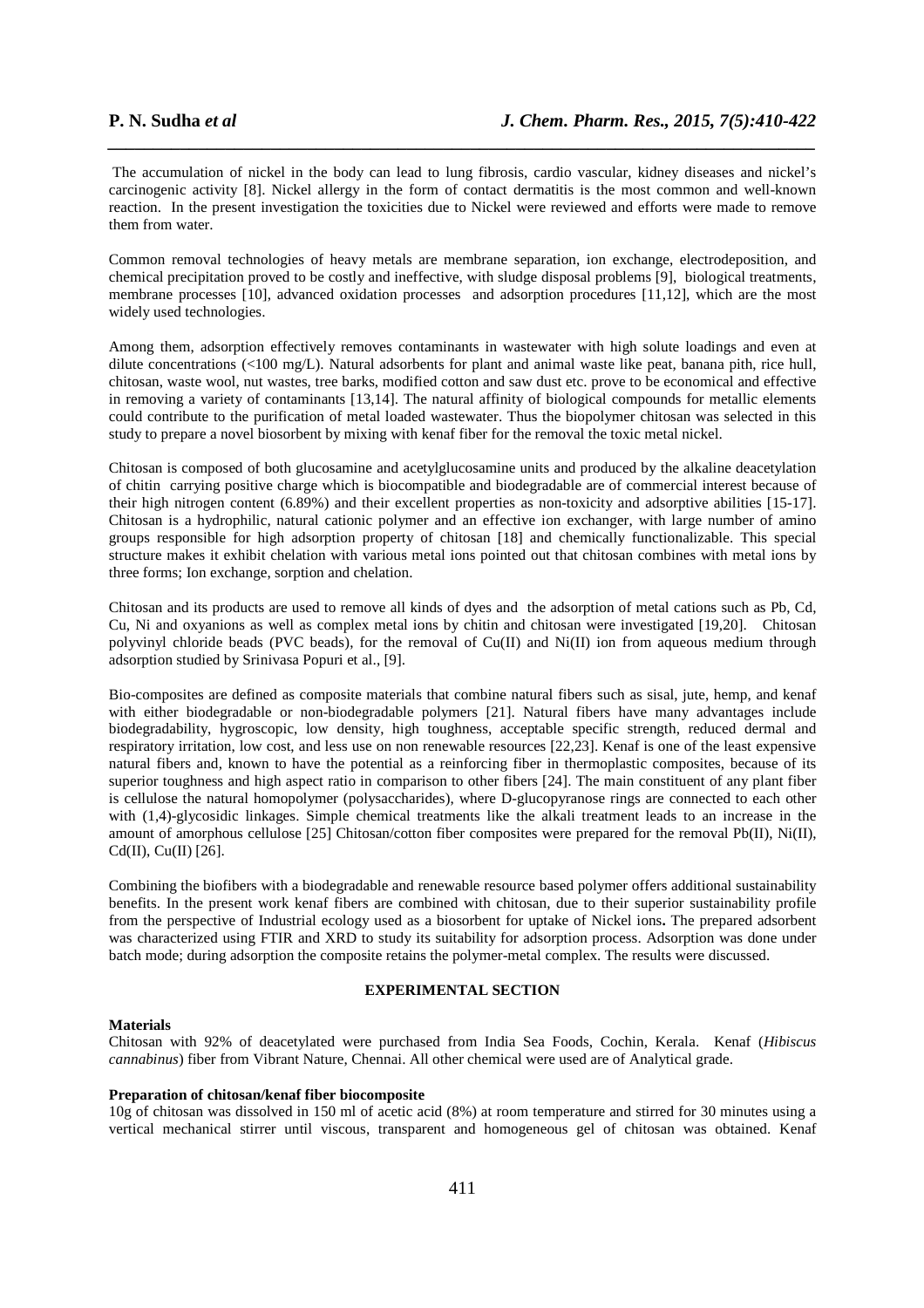(*Hibiscus cannabinus*) fiber was mercerized using 10% sodium hydroxide solution with mild agitation and washed with water and dried. Fibers of required size were prepared by cutting the kenaf fiber using surgical knife. The prepared chitosan gel was poured into petri dish and the required amount of kenaf fiber was spread over the gel for the formation of chitosan/kenaf fiber biocomposite. Then the biocomposite was allowed to dry in room temperature. The film formed was used for further analysis.

*\_\_\_\_\_\_\_\_\_\_\_\_\_\_\_\_\_\_\_\_\_\_\_\_\_\_\_\_\_\_\_\_\_\_\_\_\_\_\_\_\_\_\_\_\_\_\_\_\_\_\_\_\_\_\_\_\_\_\_\_\_\_\_\_\_\_\_\_\_\_\_\_\_\_\_\_\_\_*

#### **Characterization**

#### **FTIR studies**

Fourier Transform Infra Red spectra of chitosan, kenaf fiber composites were recorded in the frequency range of  $400 - 4000$  cm<sup>-1</sup> using Thermo Nicolet AVATAR 330 spectrophotometer. The samples were pressed into pellets with KBr.

#### **X – ray diffraction studies**

 $X$  – ray diffractograms of powdered samples were obtained using a X - ray powder diffractometer (XRD – SHIMADZU XD – D1) with Ni – filter, Cu  $K_{\alpha}$ , radiation source. The relative intensity was recorded in the scattering range  $2\theta$  of  $10^0 - 90^0$ .

#### **Batch experimental studies**

Study of the metal ion retention properties of the chitosan/kenaf composites were carried out using a batch equilibrium procedure. Solutions containing Ni(II) ions were prepared in distilled water. Batch experimental studies were carried out with 1g of adsorbent in100 mL of Ni(II) solution of desired concentration at an optimum pH 5 in conical flasks. The flasks were agitated on an orbit mechanical shaker at 190 rpm for a known period of time at room temperature. After attaining equilibrium, adsorbent was separated by filtration using Whatman filter paper and the aqueous-phase concentration of metal was determined with atomic absorption spectrophotometer (Varian AAA 220 FS).

### **RESULTS AND DISCUSSION**

#### **FTIR studies**

The FTIR spectrum of pure chitosan (**Figure 1**) showed a strong absorption band at 3454.75 cm<sup>-1</sup> due to OH and amine N-H symmetrical stretching vibrations. A peak at  $2923.08 \text{ cm}^{-1}$  was due to symmetric -CH<sub>2</sub> stretching vibration attributed to pyranose ring. A peak at  $1156 \text{ cm}^{-1}$  was assigned to the structure of saccharide. The sharp peak at 1384.01 cm<sup>-1</sup> was assigned to CH<sub>3</sub> in amide group [27]. The broad peak at 1021.37 cm<sup>-1</sup> and 1098.72 cm<sup>-1</sup> indicate the C-O stretching vibration in chitosan and peaks at  $1628.87$  and  $1540.02$  cm<sup>-1</sup> were due to -C=O stretching (amide I) and NH bending (amide II). The absorption bands at  $1151.84 \text{ cm}^{-1}$  (anti symmetric stretching of the C-O-C bridge) 1098.72 and 1021.37 cm<sup>-1</sup> (skeletal vibration involving the C-O stretching) are characteristics of chitosan polysaccharide structure. The spectral features of pure chitosan were in agreement with previous results [28].

The FT-IR spectrum of the CS/KF composite showed a prominent peak at 3450.43cm<sup>-1</sup> corresponding to  $-OH$ stretching, -NH stretching, Intermolecular hydrogen bonding strong polymerization of chitosan/fiber. Peak at 2923.64 cm<sup>-1</sup> correspond to aliphatic C-H stretching [32]. The peaks at  $1626.27$ cm<sup>-1</sup>,1320.36 cm<sup>-1</sup>, 1221.30 cm<sup>-1</sup>, 1093.19 cm-1, 988.40cm-1 and 670.50 cm-1 were due to amide I band, C-O stretching, C-O-C linkage, C-N stretching, N-H wagging and O-H out of plane bending vibrations respectively [29-31].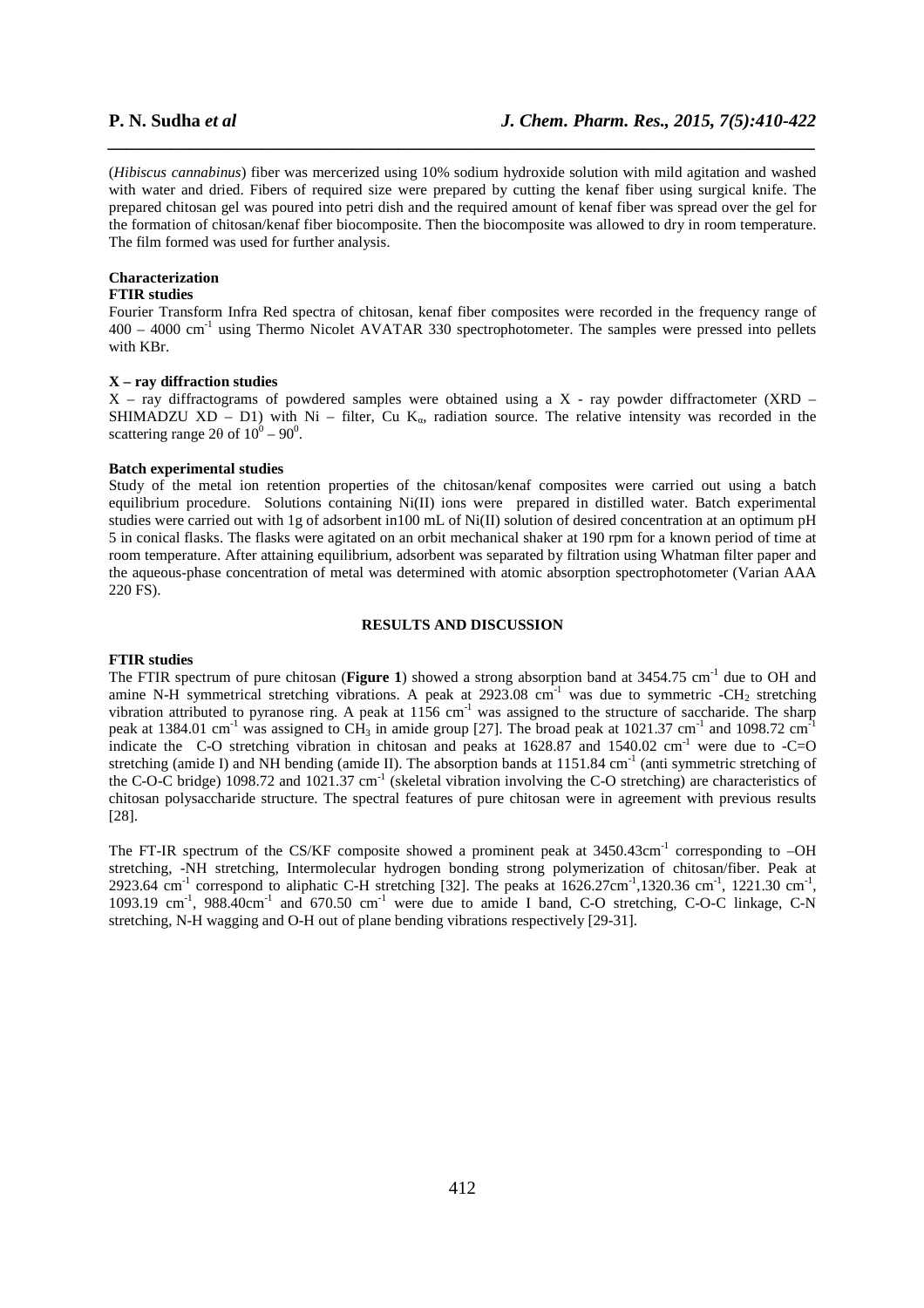

*\_\_\_\_\_\_\_\_\_\_\_\_\_\_\_\_\_\_\_\_\_\_\_\_\_\_\_\_\_\_\_\_\_\_\_\_\_\_\_\_\_\_\_\_\_\_\_\_\_\_\_\_\_\_\_\_\_\_\_\_\_\_\_\_\_\_\_\_\_\_\_\_\_\_\_\_\_\_*

**Figure-2: FT-IR Spectrum of CS/KF composite (10:3)** 

From the results obtained in the region around  $3400 \text{ cm}^{-1}$ , it can be said that the addition of kenaf fiber into chitosan has significantly influenced the properties of chitosan through the formation of hydrogen bonding which increases the intermolecular forces exist between chitosan and kenaf fiber.

#### **X – ray diffraction studies**

The X – ray diffraction patterns of the pure chitosan and composite of chitosan/kenaf showed in the figure 3. On comparing the XRD pattern of biocomposite with pure chitosan, the reduction in the crystallinity was observed in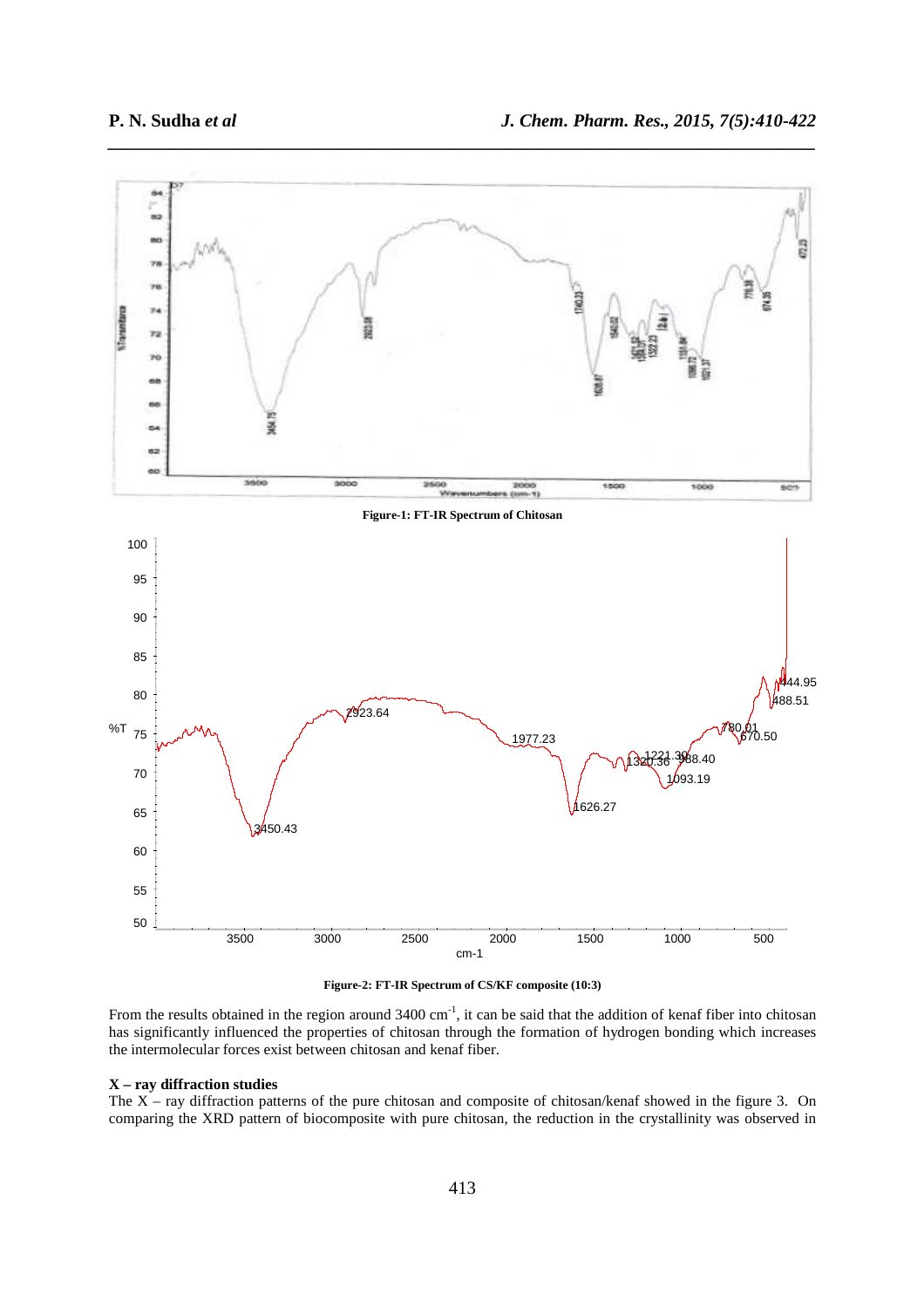the case of chitosan composites. After making the composites, two crystalline peaks 21.96 and 40.56 (2θ) were observed [33,34]. The calculated crystallinity index (CI) values of the composite is 21.6%, for the sample. The more amorphous nature of that composite is essential for the adsorption of heavy metal.

*\_\_\_\_\_\_\_\_\_\_\_\_\_\_\_\_\_\_\_\_\_\_\_\_\_\_\_\_\_\_\_\_\_\_\_\_\_\_\_\_\_\_\_\_\_\_\_\_\_\_\_\_\_\_\_\_\_\_\_\_\_\_\_\_\_\_\_\_\_\_\_\_\_\_\_\_\_\_*





#### **Batch adsorption studies Effect of adsorbent dose**

Adsorbent dosage is an important parameter because it determines the capacity of an adsorbent for a given initial concentration of the adsorbate. The effect of adsorbent dosage (figure 4) was studied on Ni(II) ion removal from aqueous solutions by varying the amount of CS/KF composite from 0.5 to 3.0 g/L, while keeping other parameters (pH and contact time) constant. It is observed that removal efficiency of the adsorbent generally improved by increasing its dosage. This is expected due to the fact that the higher dose of adsorbents in the solution, the greater availability of exchangeable sites for the ions. The maximum percentage removal of Ni (II) it was 81% at the dosage of 3 g. This result also suggested that after a certain dose of adsorbent, the maximum adsorption sets in and hence the amount of ions bound to the adsorbent and the amount of free ions in the solution remain constant even with further addition of the dose of adsorbent [35,36].



**Figure 4**: **Effect of adsorbent dose on removal of Nickel by chitosan/kenaf fiber composite**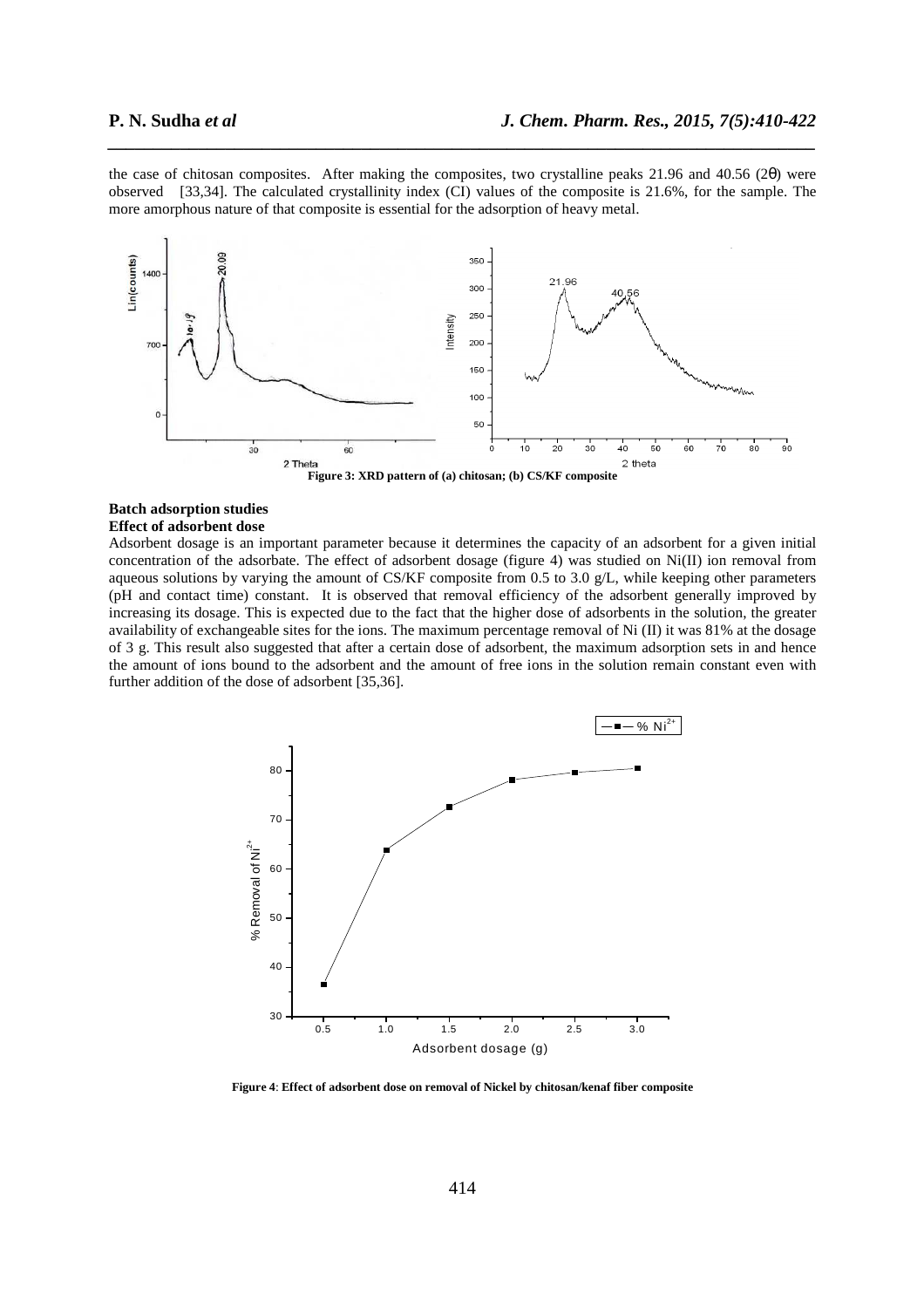#### **Effect of pH**

The metal sorption and percentage removal from the aqueous solution are strongly affected by the pH of the solution [37] and was studied by performing equilibrium sorption tests at different pH values. Adjustments to pH were made with 0.1 mol·dm<sup>-3</sup> NaOH or 0.1 mol·dm<sup>-3</sup> HCl. During these tests the metal concentration (200 mg·l<sup>-1</sup>), the amount of chitosan/kenaf composite (1g), the stirring speed (190 rpm·min-1) and the temperature (30°C) were kept constant. Sample solutions of Nickel were taken in the measuring flasks the pH was adjusted from 4 to 8. Flasks were agitated on orbital shaker (top loaded) for one hour results (figure 5) shows that there was a change in the percentage removal of Nickel over the range of 4 to 8. The Nickel uptake increased with increasing pH to the maximum at pH 5, and then decreased with higher pH value. The optimum adsorption onto CS/KF composite was observed at pH 5, 89%for Nickel. After this at higher pH the adsorption decreased.

*\_\_\_\_\_\_\_\_\_\_\_\_\_\_\_\_\_\_\_\_\_\_\_\_\_\_\_\_\_\_\_\_\_\_\_\_\_\_\_\_\_\_\_\_\_\_\_\_\_\_\_\_\_\_\_\_\_\_\_\_\_\_\_\_\_\_\_\_\_\_\_\_\_\_\_\_\_\_*



**Figure 5: Effect of pH on removal of Nickel by chitosan/kenaf fiber composite**

#### **Effect of contact time**

Uptake of the ion Nickel with increasing contact time by the chitosan/kenaf fiber composite was studied the efficiency increased with increase in time of contact, due to the availability of more time for metal ions to make an attractive complex with the composite. Initial removal occurs immediately as soon as the metal and composite came into contact and after some time further increase in contact time did not increase the uptake due to decrease of the easily available active sites for the binding of metal ions, and the equilibrium was reached. This result is important, as equilibrium time is one of the important parameters for an economical wastewater treatment system [38].

The kinetic curve for  $Ni^{2+}$  ions showed that the adsorption onto the CS/KF fiber composite was initially rapid, and reached equilibrium after approximately 3 hrs given in figure 6. Initially, a large number of vacant surface sites were available for adsorption; the adsorption rate was very fast, thus it rapidly increased the amount of adsorbates accumulated on the composite surface mainly within the first hour of adsorption. The equilibrium was attained due to the limited mass transfer of the adsorbate molecules from the bulk liquid to the external surface of the composite [39].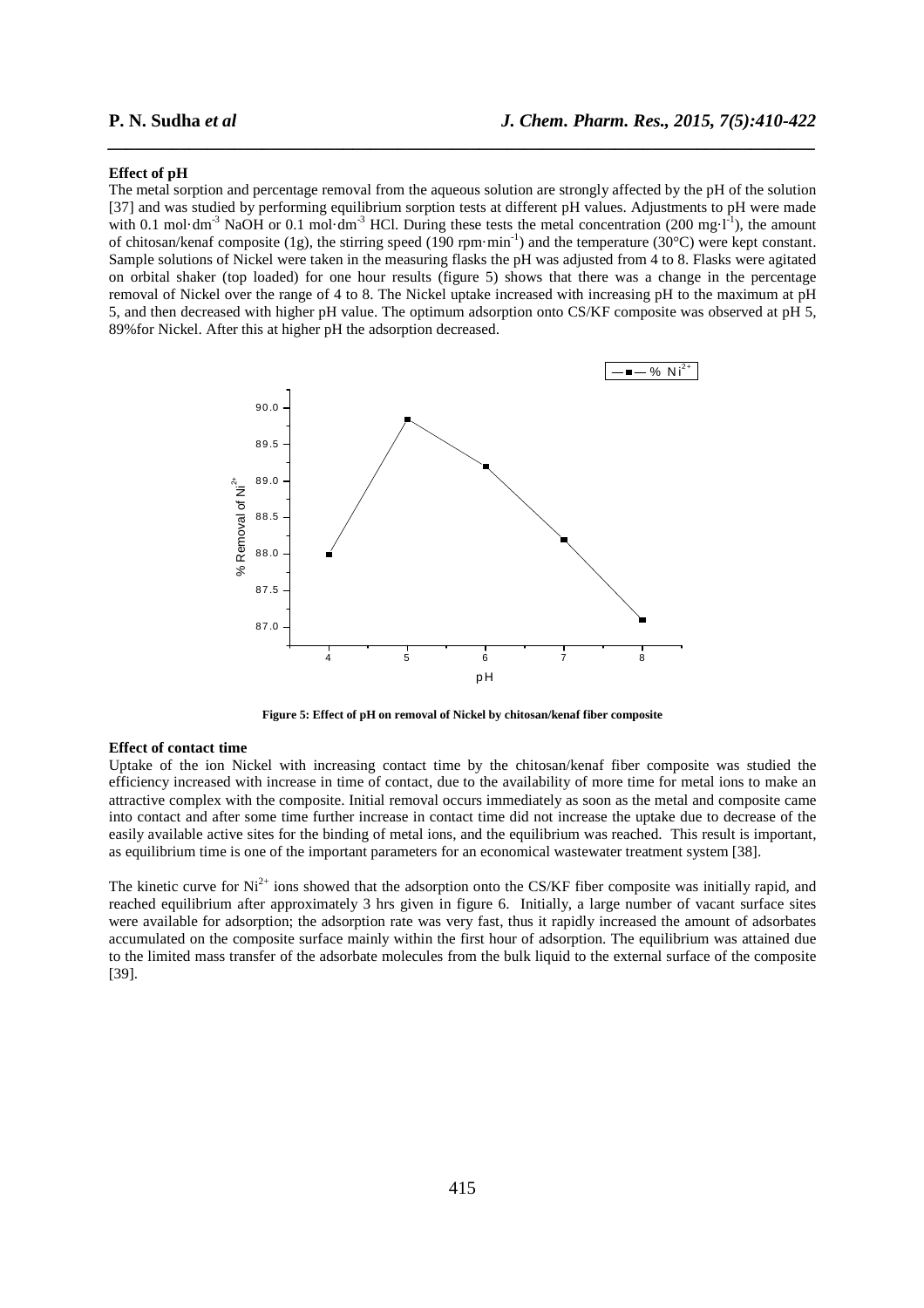

*\_\_\_\_\_\_\_\_\_\_\_\_\_\_\_\_\_\_\_\_\_\_\_\_\_\_\_\_\_\_\_\_\_\_\_\_\_\_\_\_\_\_\_\_\_\_\_\_\_\_\_\_\_\_\_\_\_\_\_\_\_\_\_\_\_\_\_\_\_\_\_\_\_\_\_\_\_\_*

**Figure 6: Effect of contact time on removal of Nickel by chitosan/kenaf fiber composite** 

### **Adsorption isotherm**

The sorption of nickel ions was carried out by varying the parameters such as adsorbent dose, contact time, pH and initial metal ion concentration. The sorption data can be interpreted to describe the distribution of metal ion between the biomaterial and the liquid phase. The utilization of various isotherm models rests solely on the adequacy between the experimentally observed tendencies and the shape of the mathematical laws associated with these models. These models can be used to design and optimize an operating procedure [40].

Langmuir, [41] and Freundlich, [42] sorption models are commonly used to fit experimental data when solute uptake occurs by a monolayer and multilayer sorption. These models were tested in the present work. This modeling permits us to determine the maximum capacity of removal of adsorbate. The quality of the isotherm fit to the experimental data is typically assessed based on the magnitude of the correlation coefficient for the regression; i.e. the isotherm giving an  $\mathbb{R}^2$  value closest to unity is deemed to provide the best fit.

### **Langmuir Isotherm**

The Langmuir equation (Eq. (1)), which is valid for monolayer sorption on a surface containing a limited number of sites, predicting a homogeneous distribution of sorption energies, is expressed as:

$$
C_{ads} = (K_L C_{eq})/(1 + bC_{eq})
$$
\n(3)

In this study the following linearised form of the Langmuir isotherm was used.

$$
C_{eq}/C_{ads} = bC_{eq}/K_L + 1/K_L
$$
\n(4)

$$
C_{\text{max}} = K_{\text{L}}/b \tag{5}
$$

where:

and

 $C_{ads}$  = amount of metal ion adsorbed (mg·g<sup>-1</sup>)  $C_{eq}$  = equilibrium concentration of metal ion in solution (mg·dm<sup>-3</sup>)  $K_L =$ Langmuir constant  $(dm^3 \tcdot g^{-1})$  $b =$  Langmuir constant  $(dm^3 \cdot mg)$  $C_{\text{max}} =$  maximum metal ion to adsorb onto 1 g chitosan (mg·g<sup>-1</sup>)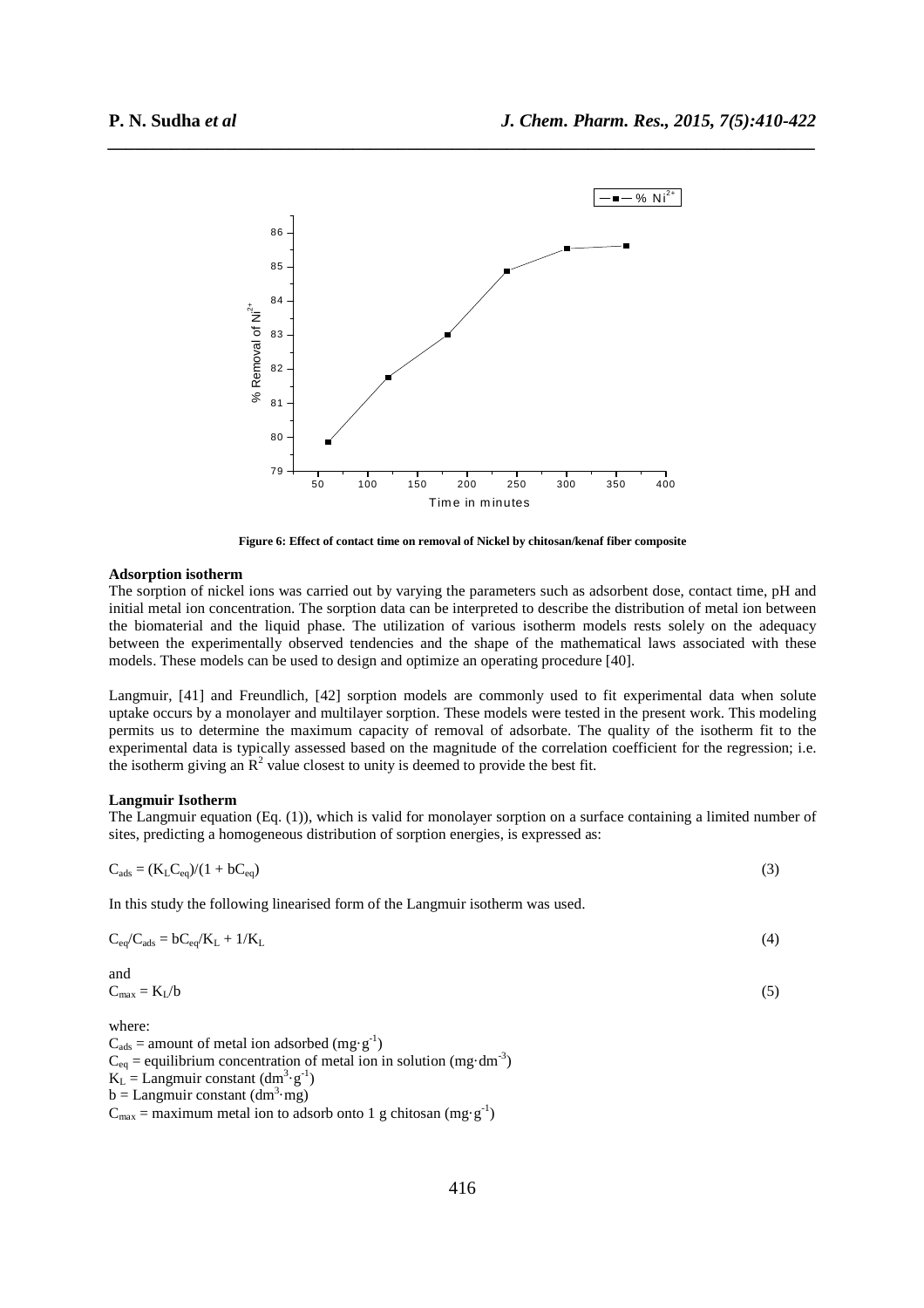The constant b in the Langmuir equation is related to the energy or the net enthalpy of the sorption process. The constant  $K_L$  can be used to determine the enthalpy of adsorption. A plot of  $C_{eq}/C_{ads}$  vs.  $C_{eq}$  yielded a straight line confirming the applicability of the Langmuir adsorption isotherm (figure 7).

*\_\_\_\_\_\_\_\_\_\_\_\_\_\_\_\_\_\_\_\_\_\_\_\_\_\_\_\_\_\_\_\_\_\_\_\_\_\_\_\_\_\_\_\_\_\_\_\_\_\_\_\_\_\_\_\_\_\_\_\_\_\_\_\_\_\_\_\_\_\_\_\_\_\_\_\_\_\_*



**Figure – 7: Langmuir plot for the adsorption of Ni(II) ion onto CS/KF composite** 

The plot of  $C_e/q_e$  against  $C_e$  for the experimental data of Nickel ion adsorption onto the CS/KF fiber composite can be fitted to the Langmuir isotherm model very well. From the slope and the intercept, the values of  $C_{\text{max}}$  and  $K_L$  can be estimated. Langmuir isotherms constants for Nickel are given in Table 1**.** The Linear Langmuir plot indicates the formation of monolayer coverage of adsorbate on the surface of adsorbent.

**Table 1: Adsorption isotherm constant, Cmax and correlation coefficients** 

| <b>Metal</b> ions | Langmuir constants |                                    |                      |                |
|-------------------|--------------------|------------------------------------|----------------------|----------------|
|                   | $(dm^3/g)$         | $\mathbf{b}$ (dm <sup>3</sup> /mg) | $C_{\rm max}$ (mg/g) | $\mathbb{R}^2$ |
| Ni(II)            | 0.6364             | 0.009021                           |                      | 0.8916         |

 $C_{\text{max}}$  value was found to be 70.55 mg/g and the  $R^2$  value was close to 1, showing the good correlations with the Langmuir equation under the concentration studies.

The essential features of a Langmuir isotherm can be expressed in terms of a dimensionless constant separation factor or equilibrium parameter,  $\overline{R}_L$  is used to predict if an adsorption system is "favourable" or "unfavourable" [43]. The separation factor,  $R_L$  is defined by:

$$
R_{L} = \frac{1}{1 + bC_{f}}
$$
 (12)

where  $C_f$  is the final Cu(II) and Ni(II) concentration (mg/dm<sup>3</sup>) and b is the Langmuir adsorption equilibrium constant (dm<sup>3</sup>/mg). The values of  $R_L$  calculated for different Ni(II) concentration are given in Table 2. If the  $R_L$ values are in the range of  $0 < R<sub>L</sub> < 1$ , it indicated that the adsorption of Ni(II) onto CS/KF fiber composite was favourable adsorbent. The Langmuir isotherm model assumed that the adsorbed layer was one molecule in thickness and that all adsorption sites had equal energies and enthalpies of adsorption given in Table 2

| <b>Metal</b> ion | Initial concentration $C_0$ (mg/dm <sup>3</sup> ) | Final concentration $C_f$ (mg/dm <sup>3</sup> ) | $RL$ values |
|------------------|---------------------------------------------------|-------------------------------------------------|-------------|
|                  | 1000                                              | 174.2                                           | 0.7259      |
|                  | 500                                               | 61.26                                           | 0.8828      |
| Ni (II)          | 250                                               | 24                                              | 0.9506      |
|                  | 150                                               | 10.24                                           | 0.9783      |
|                  | 50                                                |                                                 | 0.9965      |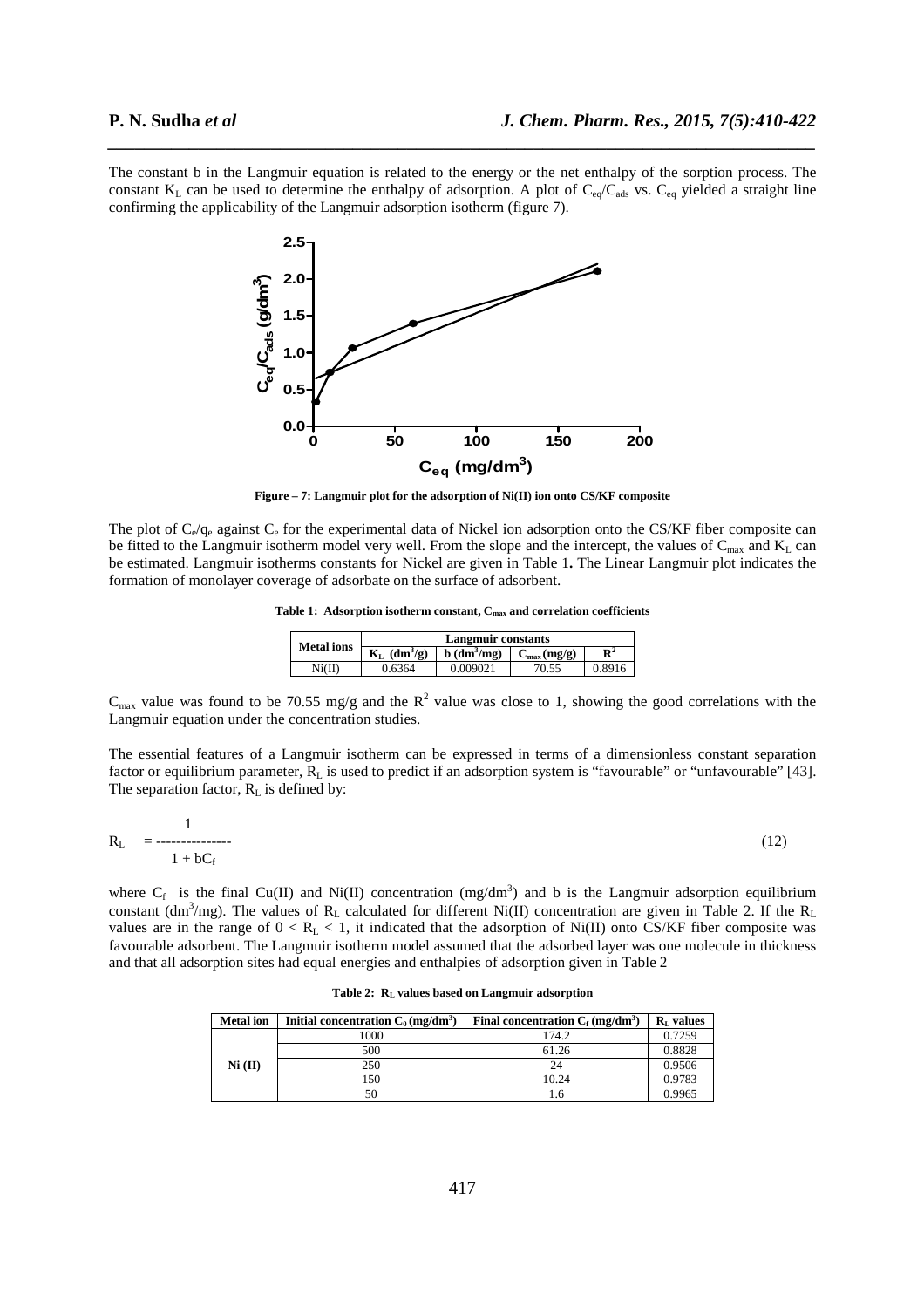#### **Freundlich Isotherm**

A brief empirical equation often used to represent adsorption data is called the Freundlich equation. The Freundlich isotherm describes physical adsorption from liquids. The exponent 1/n is an index of the diversity of free energies associated with the adsorption of the solute by multiple components of a heterogeneous adsorbent.

*\_\_\_\_\_\_\_\_\_\_\_\_\_\_\_\_\_\_\_\_\_\_\_\_\_\_\_\_\_\_\_\_\_\_\_\_\_\_\_\_\_\_\_\_\_\_\_\_\_\_\_\_\_\_\_\_\_\_\_\_\_\_\_\_\_\_\_\_\_\_\_\_\_\_\_\_\_\_*

The good fit of Freundlich isotherm to an adsorption system means there is almost no limit to the amount adsorbed and there is a multilayer adsorption. The applicability of the Freundlich equation to a particular case was tested by plotting log C<sub>ads</sub> vs. log C<sub>eq</sub> from the logarithmic form of Equation 7 (figure 8).

The Freundlich equation (Eq. 6) which was used to describe heterogeneous surface energies was expressed as:

$$
C_{ads} = K_f C_{eq}^{1/n} \tag{6}
$$

In this study the following linearised form of the Freundlich equation was used.

 $\log C_{\text{ads}} = \log K_f + 1/n \log C_{\text{eq}}$  (7)

where;

 $C_{ads}$  = amount of metal ion adsorbed (mg·g<sup>-1</sup>)  $C_{eq}$  = equilibrium concentration in solution (mg·dm<sup>-3</sup>)  $1/n$  = Freundlich constant (mg·g<sup>-1</sup>)  $K_f$  = Freundlich constant (g·dm<sup>-3</sup>)



**Figure –8: Freundlich plot for the adsorption of Nickel onto CS/KF composite** 

**Table 3: Freundlich isotherm constants for the adsorption of Ni(II) onto CS/KF composites** 

|           | <b>Freundlich constants</b> |        |        |  |
|-----------|-----------------------------|--------|--------|--|
| Metal ion |                             |        |        |  |
| Ni (II)   | 3.5011                      | 1.6464 | 0.9983 |  |

It is evident that the values of  $1/n$  and  $K_f$ , which are rough measurements of the adsorption intensity and adsorption capacity of the adsorbent, have been determined by the least-square fit and were found to be for Nickel the values are 0.5611 to 0.6536 mg·g<sup>-1</sup> and 0.4750 to 0.6133 g·dm<sup>-3</sup>. The  $\mathbb{R}^2$  values are found to be 0.9983, which showed the best fit. The 1/n value suggested that the adsorption forces of Ni (II) acting on the surface of the chitosan/ kenaf composite was stronger.

#### **Kinetic parameters**

In order to examine the controlling mechanism of the adsorption process such as mass transfer and chemical reaction, kinetic models were used to test the experimental data. The kinetics of metal ion adsorption on the CS/KF composite was determined with three different kinetic models, i.e., the pseudo-first and pseudo-second order and the intra-particle diffusion model.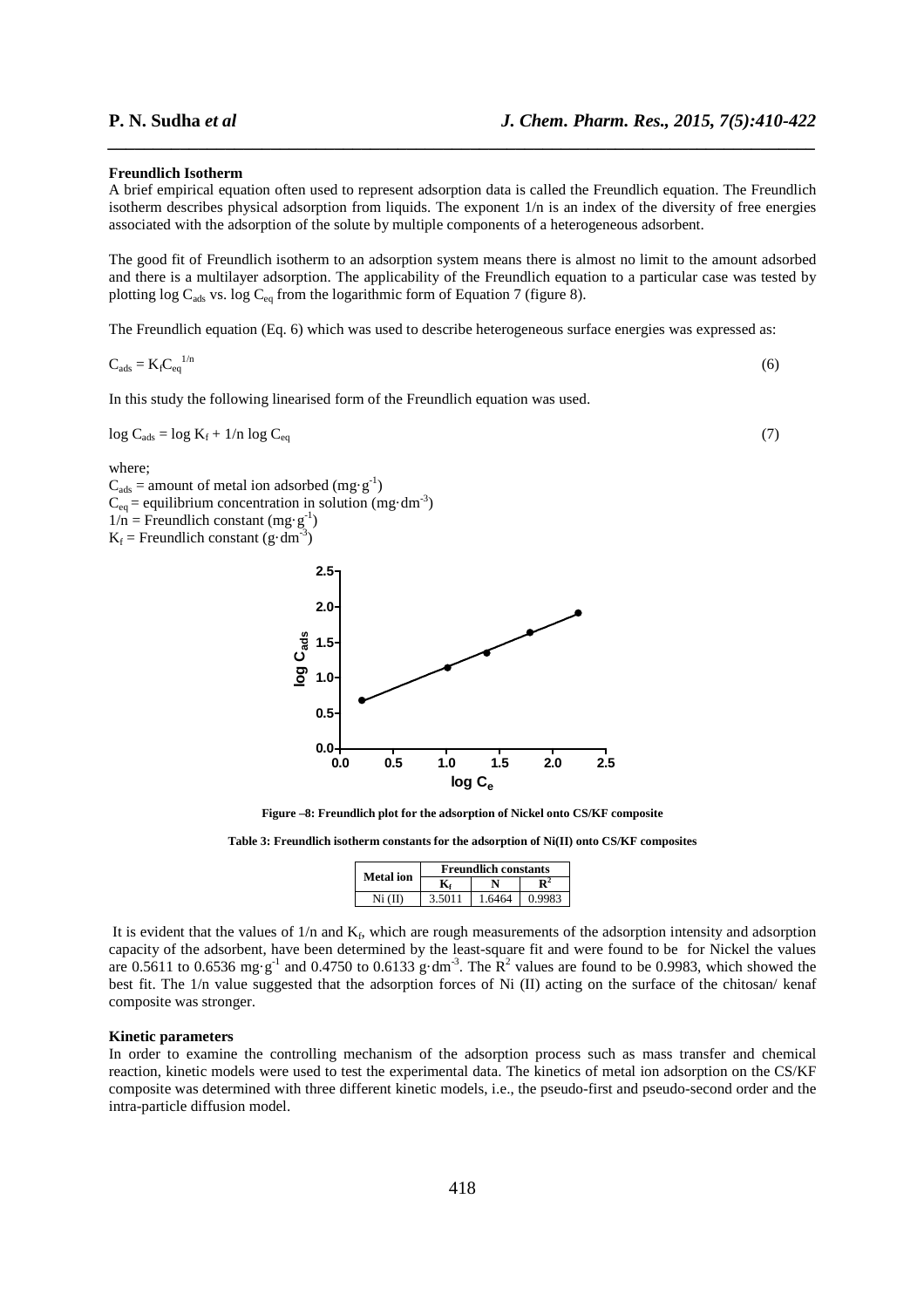The pseudo-first order equation of Lagergren (Eq. 8) is one of the most widely used equations, being the first rate equation developed for sorption in liquid/solid systems [44].

*\_\_\_\_\_\_\_\_\_\_\_\_\_\_\_\_\_\_\_\_\_\_\_\_\_\_\_\_\_\_\_\_\_\_\_\_\_\_\_\_\_\_\_\_\_\_\_\_\_\_\_\_\_\_\_\_\_\_\_\_\_\_\_\_\_\_\_\_\_\_\_\_\_\_\_\_\_\_*

$$
Log (q_e - q_t) = log q_e - \frac{K_1}{2.303} t
$$
\n(8)

where ge and qt are the amounts of ion metalic adsorbed at equilibrium ( $mmol/g$ ) and at time t, respectively, and k1 is the rate constant of pseudo-first order sorption (g/mmol min). The slopes and intercepts of plots of log (qe −qt) versus t (Figure 9) were used to determine the pseudo-first order rate constant  $k_1$  and  $q_e$ , the values obtained were presented in Table 4.

The adsorption data were also treated according to the pseudo-second-order kinetics (Eq**.** 9**)** because it was shown to be more likely to predict the behavior over the whole range of adsorption being based on the assumption that the rate-determining step may be a chemical sorption involving valence forces through sharing or exchange of electrons between adsorbent and sorbate [45].

$$
\frac{t}{q_t} = \frac{1}{k_2 q_e^2} + \frac{t}{q_e}
$$
 (9)

where  $k_2$  is the rate constant of pseudo-second order sorption (g/mmol.min). The values of  $q_e$  and  $k_2$  were obtained from the slope and intercept of the straight line obtained by plotting  $t/q_t$  against t (Figure 10).



**Time in min Figure –10: Pseudo-second-order kinetics for Nickel**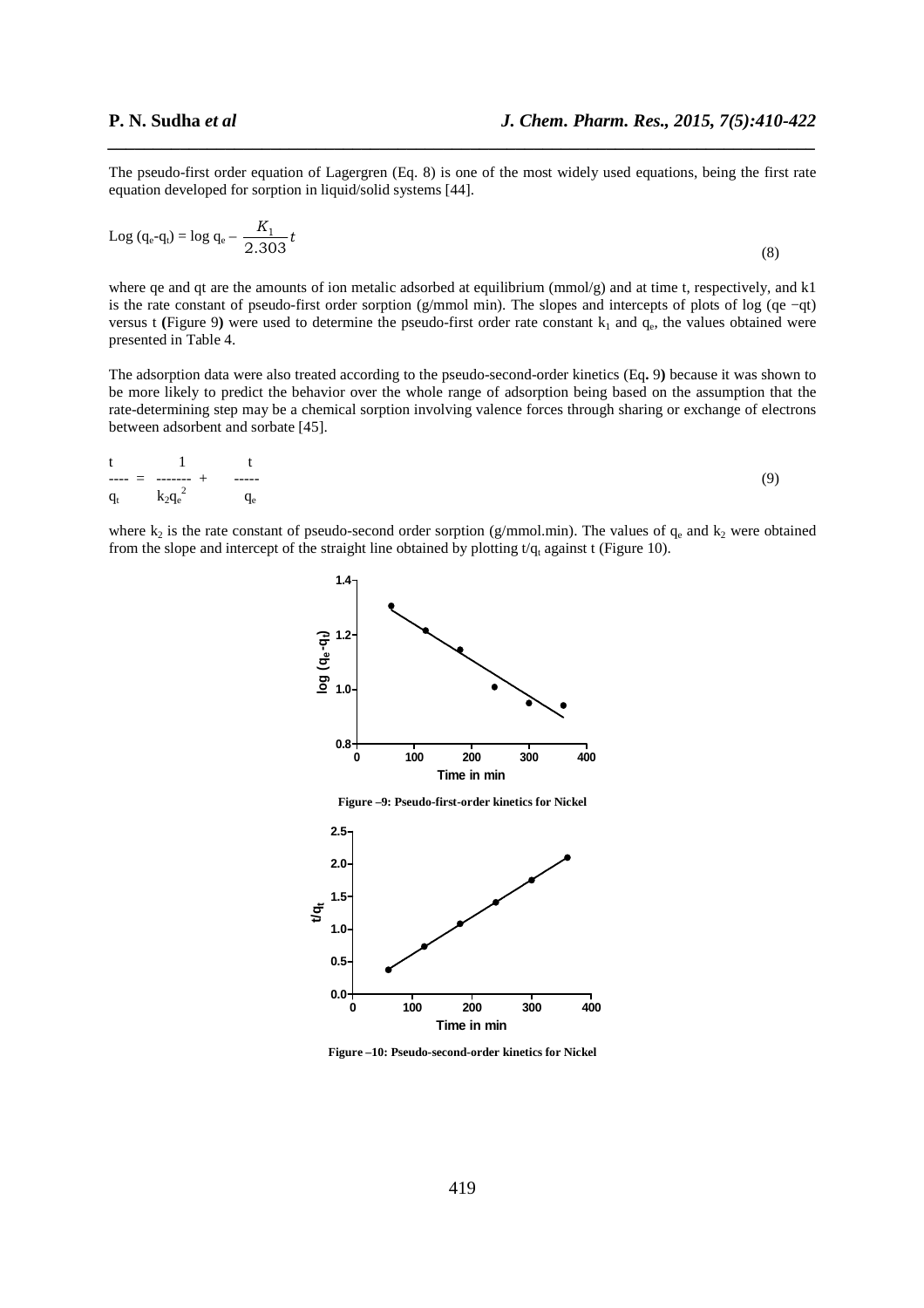**Table 4: Comparison between Lagergren pseudo-first-order and pseudo-second-order kinetic models for Ni(II) sorption by CS/KF** 

| <b>Metal</b> ion | Pseudo-first-order kinetic model |                            |                | Pseudo-second-order kinetic model |                                               |                |
|------------------|----------------------------------|----------------------------|----------------|-----------------------------------|-----------------------------------------------|----------------|
|                  | qe (mg/g)                        | $k_1$ (min <sup>-1</sup> ) | $\mathbf{R}^2$ | $ae$ (mg/g)                       | $k_2$ (g mg <sup>-1</sup> min <sup>-1</sup> ) | $\mathbf{R}^2$ |
| Ni (II)          | 1043.3                           | 0.001314                   | 0.9555         | 10.67                             | 0.005724                                      | 0.9999         |

*\_\_\_\_\_\_\_\_\_\_\_\_\_\_\_\_\_\_\_\_\_\_\_\_\_\_\_\_\_\_\_\_\_\_\_\_\_\_\_\_\_\_\_\_\_\_\_\_\_\_\_\_\_\_\_\_\_\_\_\_\_\_\_\_\_\_\_\_\_\_\_\_\_\_\_\_\_\_*

The results obtained from pseudo-first-order kinetics demonstrated that the experimental qe  $(mg. g<sup>-1</sup>)$  values did not agree well with the calculated values obtained from the linear plots. The correlation coefficient,  $R^2$  of pseudo first order kinetics for Ni(II) is 0.9555 . This confirmed that it is not appropriate to use the Lagergren first order kinetic model to predict the adsorption kinetics for Ni(II) onto CS/KF composite for the entire sorption period.

On the contrary, the correlation coefficient,  $R^2$  for the second order kinetic model were almost equal to unity for all Nickel concentrations indicating the applicability of the model. It has appeared that the system under study is more appropriately described by pseudo second order kinetics which was based on the assumption that the rate limiting step may be chemisorptions involving valency forces through sharing and exchange of electrons.

#### **Intraparticle diffusion**

The results were also analyzed interms intraparticle diffusion model to investigate whether the intraparticle diffusion is the rate controlling step in adsorption of Ni(II) on CS/KF composites. The model proposed by Weber and Morris, [46] can be written as,

$$
q_t = k_{id}t^{1/2} + C \tag{10}
$$

where  $K_{id}$  (mg  $g^{-1}$  min<sup>-1/2</sup>) is the rate constant of intraparticle diffusion. The Weber–Morris plots for adsorption of Ni(II) given in Figure11. If the intraparticle diffusion is the sole rate determining step, the plots of  $q_t$  vs.  $t^{1/2}$  should be linear and pass through the origin. The plots in the figure 11 are multilinear with three distinct regions indicating three different kinetic mechanisms.

For intraparticle diffusion plots, the first, sharper region was the instantaneous adsorption or external surface adsorption. The second region was the gradual adsorption stage where intraparticle diffusion is the rate limiting. In some cases, the third region existed, which was the final equilibrium stage where intraparticle diffusion started to slow down due to the extremely low adsorbate concentrations left in the solutions [47]. As seen from Figure 11 the plots were not linear over the whole time range, implying that more than one process affected the adsorption.



**Figure –11: Weber – Morries plots for adsorption of Ni(II) ion on CS/KF composite**

#### **CONCLUSION**

This study shows that the chitosan/kenaf fiber bio-composite could be used as an efficient biosorbent with good metal-binding capacity for the removal of nickel ions from aqueous solutions. The effects of adsorbent dosage, contact time and pH of the medium on adsorption efficiency of chitosan/kenaf fiber bio-composite studied. The maximum adsorption occurred at the optimum pH of 5. The data were in good agreement with Freundlich isotherms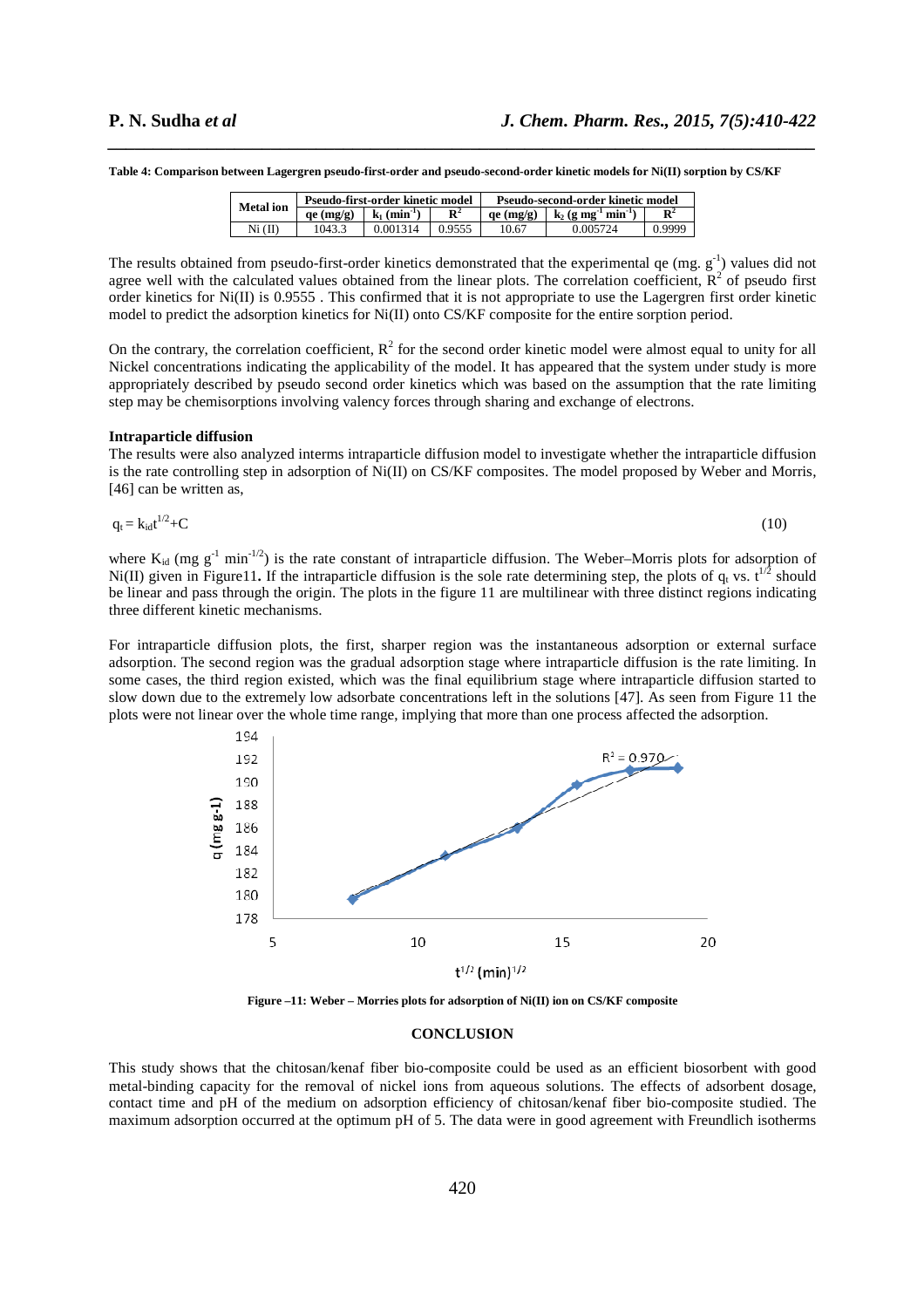than Langmuir isotherm. According to regression coefficient the Freundlich adsorption isotherm was more fitted for nickel than Langmuir. The adsorption kinetics followed the pseudo-second-order equation for system studied.This adsorbent can be a good candidate for adsorption of not only nickel ions but also other heavy metal ions in wastewater stream. Adsorption capacity for  $Ni(II)$  is comparable to literature values (70.55 mg<sup>-1</sup>).

*\_\_\_\_\_\_\_\_\_\_\_\_\_\_\_\_\_\_\_\_\_\_\_\_\_\_\_\_\_\_\_\_\_\_\_\_\_\_\_\_\_\_\_\_\_\_\_\_\_\_\_\_\_\_\_\_\_\_\_\_\_\_\_\_\_\_\_\_\_\_\_\_\_\_\_\_\_\_*

#### **REFERENCES**

[1] West Larry. World Water Day: A Billion People Worldwide Lack Safe Drinking Water. **2006.** About. http://environment.about.Com / od/ environmental events/a/waterdayqa.htm

[2]J Harris; D Miller; F Dw. *Health Physics,* **2008,** 95(2), 203–212.

[3] GS Sodhi. Fundamental Concepts of Environmental Chemistry, 5th Edition, **2011.** 

[4] G Allen Burton; Jr. Robert Pitt. Stormwater Effects Handbook: A Toolbox for Watershed Managers, Scientists, and Engineers, CRC/Lewis Publishers, New York, **2001;** ISBN 0-87371-924-7, Chapter 2.

[5] RD Reeves; AJM Baker. Metal accumulating plants, in: I. Raskin, B.D. Ensley (Eds.), Phytoremediation of Toxic Metals-using Plants to Clean up the Environment, John Wiley & Sons, **2000;** 193–229.

[6]J Yoon; X Cao; Q Zhou; LQ Ma. *Sci. Total Environ.,* **2006,** 368, 456–464.

[7] E Merian; M Anke; M Ihnat; M Stoeppler. Metals and their compounds in the environment: occurrence, in: Analysis and Biological Relevance, John Wiley and Sons, New York, **2004.**

[8] F Sunderman; Jr. A Aitio; L Morgan; T Norseth. *Tox. Ind. Health.,* **1986,** 2(1), 17-78.

[9] SR Popuri; Y Vijaya; VM Boddu; K Abburi. *Bioresource Technology,* **2009,** 100, 194-199.

[10]CI Pearce; JR Lloyd; JT Guthrie. *Dyes Pigments*, **2003**, 58, 179-196.

[11]F AL-Momani; E Touraud; JR Degorce-dumas; J Roussy; O Thomas. *J. of Photochem. & Photobiology,* **2002,** 153(1-3)*,* 191-197.

[12]S Al-Asheh; FA Banat; L Abu-Aitah. *Sep Purif Technol.,* **2003,** 33, 1–10.

[13]A Septhum; A Rattanaphani; JB Bremner; V Rattanaphani. *Journal of Hazardous Materials,* **2007,** 148, 185.

[14]M Jayarajan; R Arunachalam; G Annadurai. *Asian Journal of Applied Sciences,* **2011,** 4, 263-270.

[15]RAA Muzzarelli; C Muzzarelli. *Adv Polym Sci.,* **2005,** 186, 151–209.

[16]G Crini; PM Badot. *Prog Polym Sci.,* **2008,** 33, 399–447.

[17]PK Dutta; S Tripathi; GK Mehrotra; J Dutta. *Food Chem.,* **2009,** 114, 1173–1182.

[18]PN Sudha. Chitin, Chitosan, Oligosaccharides and Their Derivatives, Ed. SeKwon Kim, CRC Press, **2010;** 561- 585.

[19]WH Cheung; YS Szeto; G McKay. *Bioresour. Technol*., **2007,** 98, 2897-2904.

[20]Z Beke; C Ozveri; Y Seki; K Yurdakoc. *J. Hazard. Mater.,* **2008,** 154, 254-264.

[21]MJ Johna; S Thomas. *Carbohyd Polym.,* **2008,** 71, 343–64.

[22]AK Mohanty; M Misra; G Hinrichsen. *Macromol Mater Eng*., **2000,** 276–277, 1–24.

[23]HS Yang; HJ Kim; HJ Park; BJ Lee; TS Hwang. *Compos Struct.,* **2007,** 77, 45–55.

[24]AJ Bolton. *Mater Terchnol.,* **1994,**9, 12.

[25]G Bogoeva Gaceva; M Avella; M Malinconico; A Buzarovska; A Grozdanov; G Gentile. *Polymer Composites,*  **2007,** 28, 98-107.

[26]GY Zhang; RJ Qu; CM Sun; CN Ji; H Chen; CH Wang. *Journal of Applied Polymer* Science, **2008,** 110, 2321– 2327.

[27]Joon-Pyo Jeun; Young-Kyou; Young-Chang Nho; Phil-Hyun; Kang. *Journal of industrial and Engineering chemistry,* **2009,** 15, 430-433.

[28]YX Xu; KM Kim; MA Hanna; D Nag. *Industrial Crops and Products,* **2005,** 21, 185–192.

[29]J Biagiotti; D Puglia; L Torre; JM Kenny; A Arbelaiz; G Cantero; C Marieta; R Llano-Ponte; I Mondragon**.** A systematic investigation on the influence of the chemical treatment of natural fibers on the properties of their polymer matrix composites, Polymer Composites, John Wiley and Sons Inc, USA, **2004;** Volume 25, No. 5, 470 - 479.

[30]P Ganan; J Cruz; S Garbizu; A Arbelaiz; I Mondragon. *J Appl Polym Sci.,* **2004,** 94, 1489–95.

[31]Long Chen; Chang-yu Tang; Nan-ying Ning; Chao-yu Wang; Qiang Fu; Qin; Zhang. *Chinese Journal of Polymer Science,* **2009,** 27(5), 739−746.

[32]CC Wang; LC Juang; TC Hsu; CK Lee; JF Lee; FC Huang. *Journal of Colloid and Interface Science,* **2004,**  273, 80–86.

[33]J Nunthanid; S Puttipipatkhachorn; K Yamamoto; GE Peck. *Drug Dev. Ind. Pharm.,* **2001,** 27, 143–157.

[34]PC Srinivasa; MN Ramesh; KR Kumar; RN Tharanathan. *Journal of Food Engineering,* **2004,** 63, 79–85.

[35]B Omar; Said; B Marline; Shalmor; JN Egila. *Bioresource Technology,* **1993,** 43, 63-65.